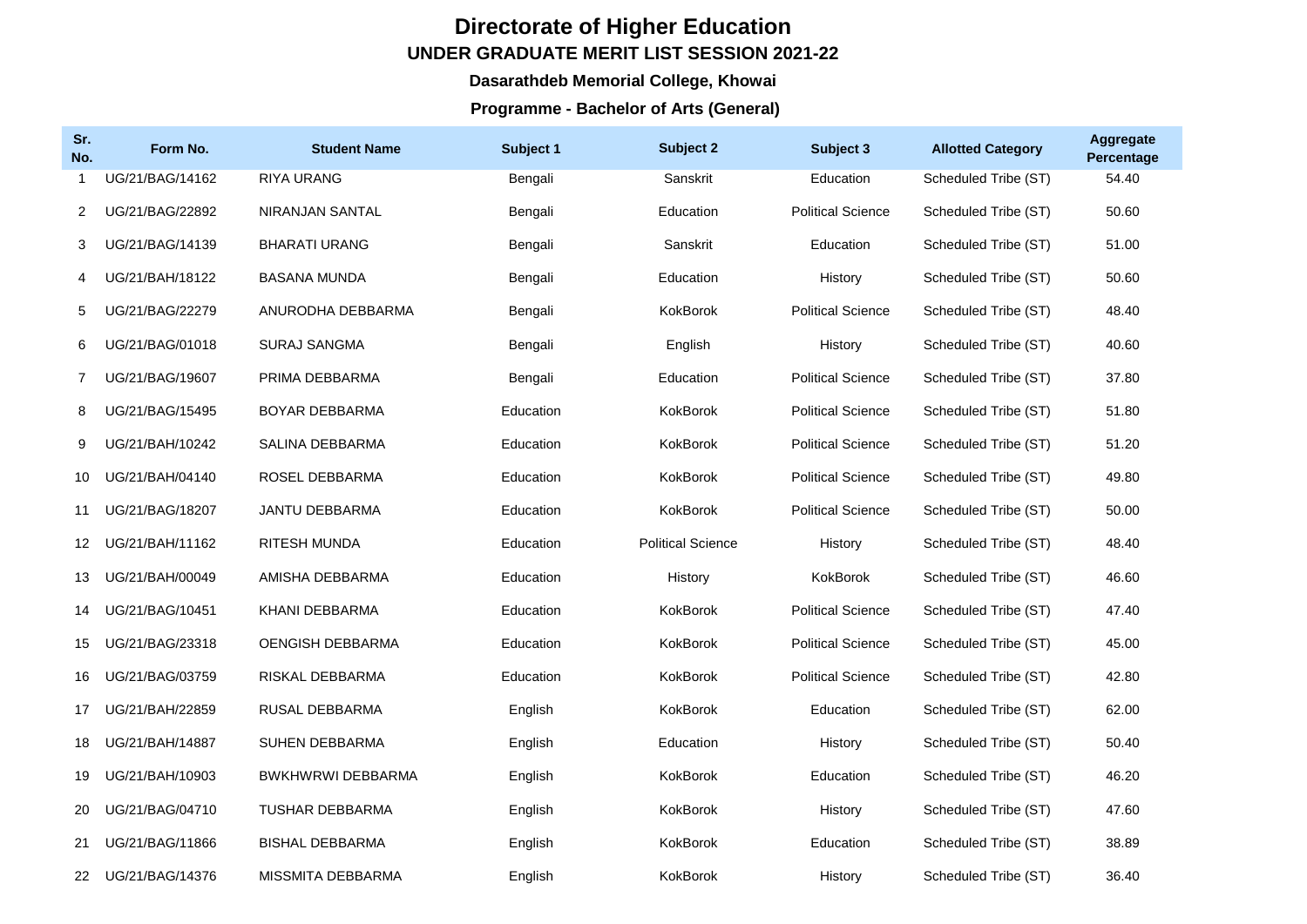| 23 | UG/21/BAG/13200 | JEWLY DEBBARMA          | English  | KokBorok                 | <b>Political Science</b> | Scheduled Tribe (ST) | 36.00 |
|----|-----------------|-------------------------|----------|--------------------------|--------------------------|----------------------|-------|
| 24 | UG/21/BAH/08209 | LAXMITA DEBBARMA        | History  | KokBorok                 | <b>Political Science</b> | Scheduled Tribe (ST) | 53.60 |
| 25 | UG/21/BAG/18135 | KARTIK KANYA DEBBARMA   | History  | KokBorok                 | <b>Political Science</b> | Scheduled Tribe (ST) | 52.20 |
| 26 | UG/21/BAG/15607 | JUBAN DEBBARMA          | History  | Education                | <b>Political Science</b> | Scheduled Tribe (ST) | 50.40 |
| 27 | UG/21/BAG/21195 | SAHEN DEBBARMA          | History  | KokBorok                 | <b>Political Science</b> | Scheduled Tribe (ST) | 49.80 |
| 28 | UG/21/BAG/13297 | ANJECK DEBBARMA         | History  | KokBorok                 | <b>Political Science</b> | Scheduled Tribe (ST) | 49.40 |
| 29 | UG/21/BAH/11017 | NIKI DEBBARMA           | KokBorok | English                  | <b>Political Science</b> | Scheduled Tribe (ST) | 55.20 |
| 30 | UG/21/BAH/15317 | REYEX DEBBARMA          | KokBorok | Education                | History                  | Scheduled Tribe (ST) | 54.00 |
| 31 | UG/21/BAH/12150 | RUPSON DEBBARMA         | KokBorok | Education                | <b>Political Science</b> | Scheduled Tribe (ST) | 54.00 |
| 32 | UG/21/BAH/08322 | <b>BIPASHA DEBBARMA</b> | KokBorok | <b>Political Science</b> | History                  | Scheduled Tribe (ST) | 54.00 |
| 33 | UG/21/BAH/16635 | <b>MAHI DEBBARMA</b>    | KokBorok | Education                | <b>Political Science</b> | Scheduled Tribe (ST) | 54.00 |
| 34 | UG/21/BAH/10449 | HRISHIMA DEBBARMA       | KokBorok | <b>Political Science</b> | History                  | Scheduled Tribe (ST) | 52.40 |
| 35 | UG/21/BAG/12932 | ELISAN DEBBARMA         | KokBorok | English                  | Education                | Scheduled Tribe (ST) | 54.00 |
| 36 | UG/21/BAG/10077 | <b>JESHMI DEBBARMA</b>  | KokBorok | <b>Political Science</b> | History                  | Scheduled Tribe (ST) | 52.00 |
| 37 | UG/21/BAG/16278 | KHUMPUI DEBBARMA        | KokBorok | Education                | <b>Political Science</b> | Scheduled Tribe (ST) | 53.00 |
| 38 | UG/21/BAG/16210 | <b>JENISH DEBBARMA</b>  | KokBorok | Education                | <b>Political Science</b> | Scheduled Tribe (ST) | 52.60 |
| 39 | UG/21/BAG/15073 | <b>BARUN DEBBARMA</b>   | KokBorok | Education                | History                  | Scheduled Tribe (ST) | 53.40 |
| 40 | UG/21/BAG/12069 | <b>JENING DEBBARMA</b>  | KokBorok | Education                | <b>Political Science</b> | Scheduled Tribe (ST) | 52.00 |
| 41 | UG/21/BAG/09853 | SANJITA DEBBARMA        | KokBorok | <b>Political Science</b> | History                  | Scheduled Tribe (ST) | 50.20 |
| 42 | UG/21/BAG/16620 | RUBEN DEBBARMA          | KokBorok | Education                | <b>Political Science</b> | Scheduled Tribe (ST) | 51.60 |
| 43 | UG/21/BAG/19735 | <b>DILSAN DEBBARMA</b>  | KokBorok | English                  | Education                | Scheduled Tribe (ST) | 49.80 |
| 44 | UG/21/BAG/15050 | <b>JOY MUNDA</b>        | KokBorok | <b>Political Science</b> | History                  | Scheduled Tribe (ST) | 50.60 |
| 45 | UG/21/BAG/02712 | YAPIRI DEBBARMA         | KokBorok | <b>Political Science</b> | History                  | Scheduled Tribe (ST) | 49.60 |
| 46 | UG/21/BAG/04939 | <b>MANITA DEBBARMA</b>  | KokBorok | English                  | Education                | Scheduled Tribe (ST) | 48.60 |
| 47 | UG/21/BAG/17255 | TAMI DEBBARMA           | KokBorok | Education                | History                  | Scheduled Tribe (ST) | 50.20 |
| 48 | UG/21/BAG/17786 | MANJALI DEBBARMA        | KokBorok | <b>Political Science</b> | History                  | Scheduled Tribe (ST) | 48.80 |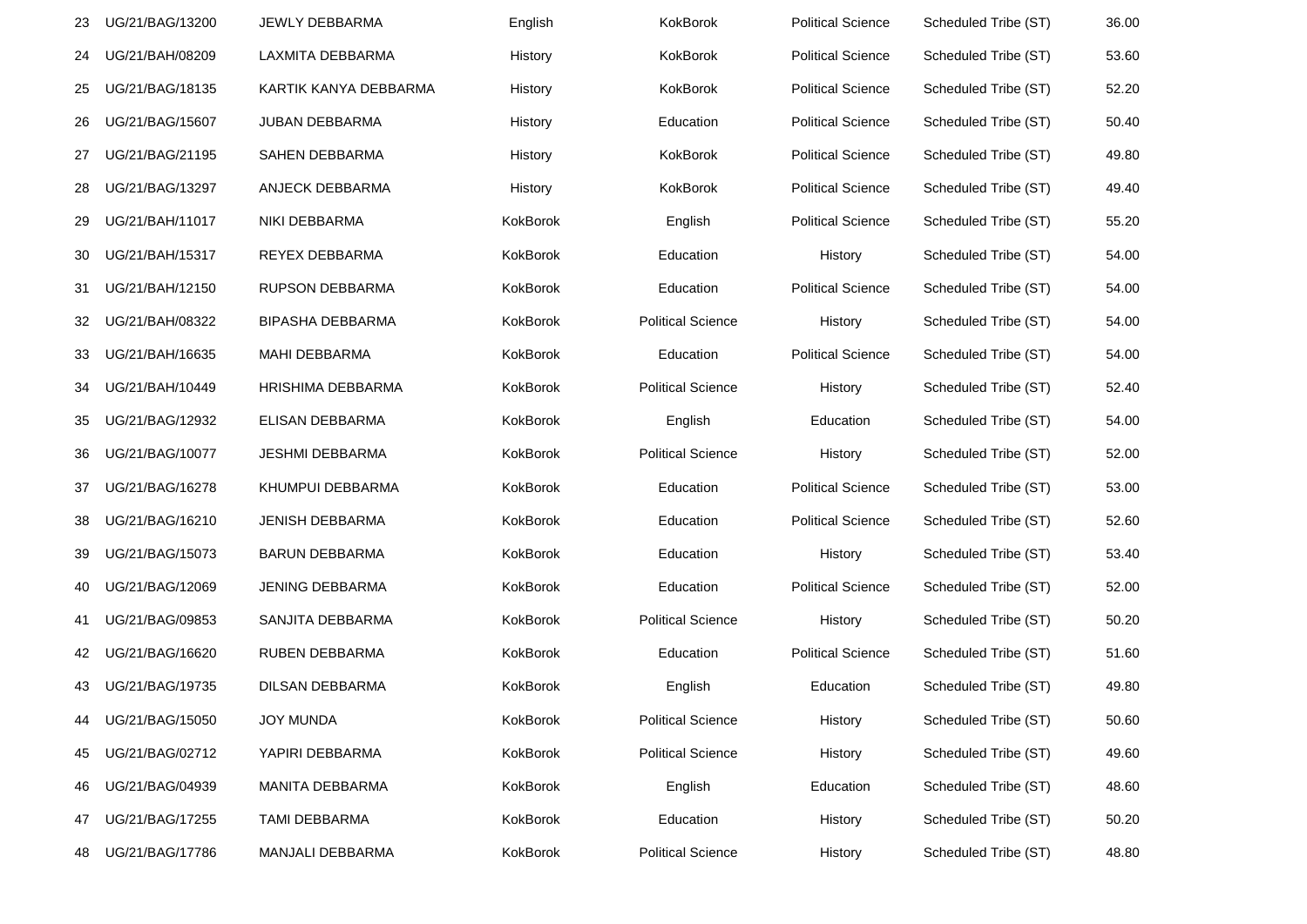| 49 | UG/21/BAH/13970 | LAISHA DEBBARMA           | KokBorok | Education                | <b>Physical Education</b> | Scheduled Tribe (ST) | 47.40 |
|----|-----------------|---------------------------|----------|--------------------------|---------------------------|----------------------|-------|
| 50 | UG/21/BAG/16327 | HAMBAI DEBBARMA           | KokBorok | Education                | <b>Political Science</b>  | Scheduled Tribe (ST) | 46.20 |
| 51 | UG/21/BAG/19760 | RASTIL DEBBARMA           | KokBorok | <b>Political Science</b> | History                   | Scheduled Tribe (ST) | 48.00 |
| 52 | UG/21/BAG/22898 | SAHIN DEBBARMA            | KokBorok | Education                | History                   | Scheduled Tribe (ST) | 47.40 |
| 53 | UG/21/BAG/09239 | RUPA DEBBARMA             | KokBorok | <b>Political Science</b> | History                   | Scheduled Tribe (ST) | 45.80 |
| 54 | UG/21/BAG/08039 | JARINA DEBBARMA           | KokBorok | <b>Political Science</b> | History                   | Scheduled Tribe (ST) | 44.20 |
| 55 | UG/21/BAG/19737 | <b>RINGJAK DEBBARMA</b>   | KokBorok | <b>Political Science</b> | History                   | Scheduled Tribe (ST) | 44.80 |
| 56 | UG/21/BAG/11926 | PRANAB DEBBARMA           | KokBorok | <b>Political Science</b> | History                   | Scheduled Tribe (ST) | 46.00 |
| 57 | UG/21/BAG/22651 | ALEN DEBBARMA             | KokBorok | Education                | <b>Political Science</b>  | Scheduled Tribe (ST) | 43.40 |
| 58 | UG/21/BAG/01330 | PARITOSH DEBBARMA         | KokBorok | Education                | History                   | Scheduled Tribe (ST) | 41.80 |
| 59 | UG/21/BAG/23338 | <b>NIRESH DEBBARMA</b>    | KokBorok | Education                | <b>Political Science</b>  | Scheduled Tribe (ST) | 39.40 |
| 60 | UG/21/185340    | <b>ANTOSH MUNDA</b>       | KokBorok | Education                | <b>Political Science</b>  | Scheduled Tribe (ST) | 40.00 |
| 61 | UG/21/BAG/20197 | SALKA DEBBARMA            | KokBorok | Education                | <b>Political Science</b>  | Scheduled Tribe (ST) | 39.20 |
| 62 | UG/21/BAG/16763 | MAMATA DEBBARMA           | KokBorok | Education                | History                   | Scheduled Tribe (ST) | 33.00 |
| 63 | UG/21/BAG/00080 | MINAKSHI DEBBARMA         | KokBorok | <b>Political Science</b> | History                   | Scheduled Tribe (ST) | 37.20 |
| 64 | UG/21/BAG/20518 | KOBID DEBBARMA            | KokBorok | Education                | <b>Political Science</b>  | Scheduled Tribe (ST) | 37.00 |
| 65 | UG/21/BAG/20172 | <b>BISHANJIT DEBBARMA</b> | KokBorok | Education                | <b>Political Science</b>  | Scheduled Tribe (ST) | 37.00 |
| 66 | UG/21/BAG/18693 | BWKHWRWI DEBBARMA         | KokBorok | <b>Political Science</b> | History                   | Scheduled Tribe (ST) | 37.00 |
| 67 | UG/21/BAG/18393 | PRASHANTA DEBBARMA        | KokBorok | Education                | <b>Political Science</b>  | Scheduled Tribe (ST) | 37.00 |
| 68 | UG/21/BAG/16543 | SANJOY DEBBARMA           | KokBorok | Education                | <b>Political Science</b>  | Scheduled Tribe (ST) | 36.60 |
| 69 | UG/21/BAG/08596 | RIZIA DEBBARMA            | KokBorok | <b>Political Science</b> | History                   | Scheduled Tribe (ST) | 36.40 |
| 70 | UG/21/BAG/20648 | PAYEL DEBBARMA            | KokBorok | Education                | <b>Political Science</b>  | Scheduled Tribe (ST) | 35.80 |
| 71 | UG/21/BAG/08152 | JACKLIN DEBBARMA          | KokBorok | Education                | <b>Political Science</b>  | Scheduled Tribe (ST) | 35.40 |
| 72 | UG/21/BAG/20726 | SAHIL DEBBARMA            | KokBorok | <b>Political Science</b> | History                   | Scheduled Tribe (ST) | 35.20 |
| 73 | UG/21/BAG/18025 | TIBBAT DEBBARMA           | KokBorok | <b>Political Science</b> | History                   | Scheduled Tribe (ST) | 52.20 |
| 74 | UG/21/BAG/17896 | SAHANA DEBBARMA           | KokBorok | <b>Political Science</b> | History                   | Scheduled Tribe (ST) | 50.80 |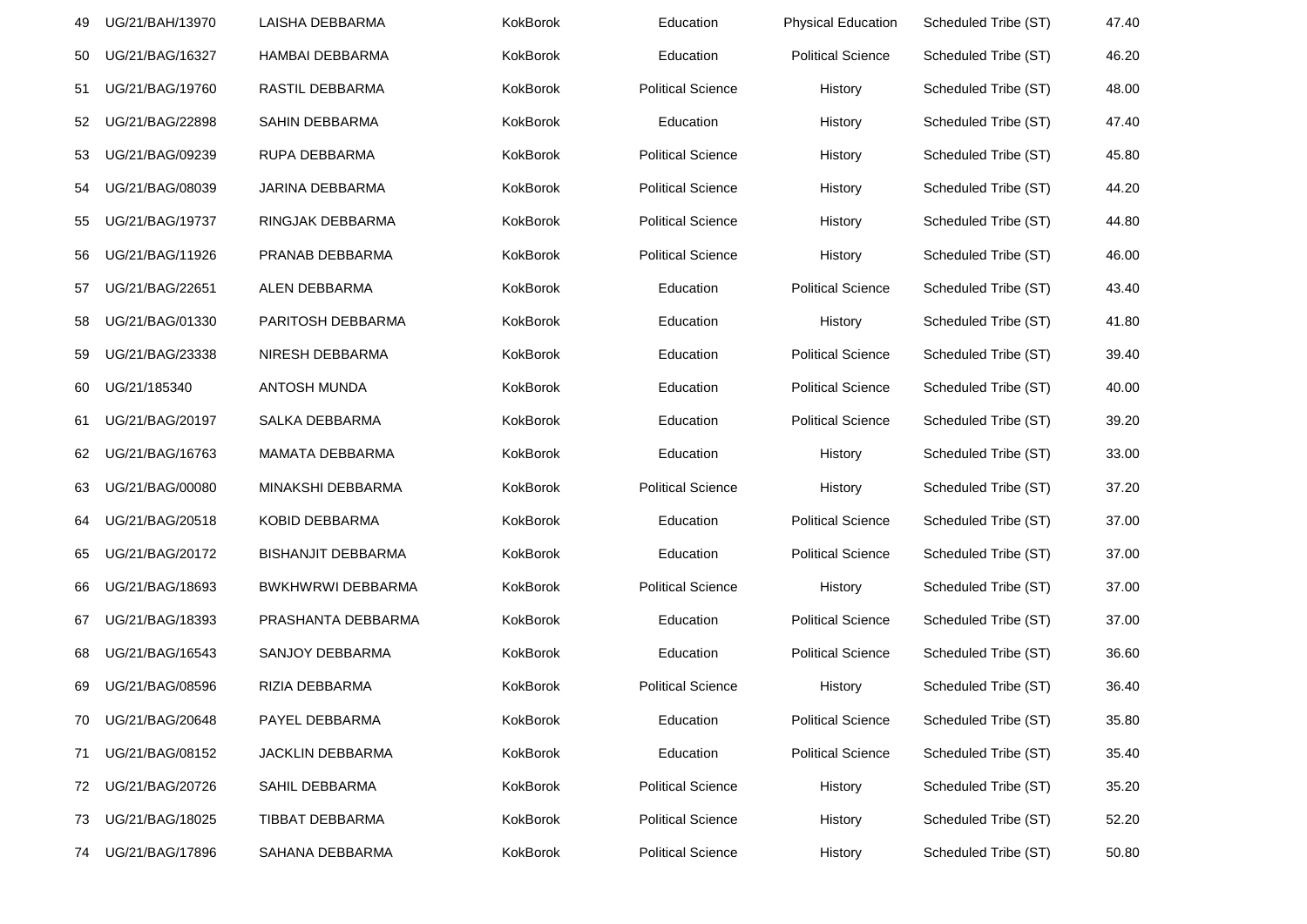| 75 | UG/21/BAH/18572     | LATA RANI DEBBARMA       | KokBorok        | Education                | <b>Political Science</b> | Scheduled Tribe (ST) | 50.60 |
|----|---------------------|--------------------------|-----------------|--------------------------|--------------------------|----------------------|-------|
| 76 | UG/21/BAG/09686     | ESHA DEBBARMA            | KokBorok        | Education                | <b>Political Science</b> | Scheduled Tribe (ST) | 50.60 |
| 77 | UG/21/BAH/10923     | SUPARNA DEBBARMA         | KokBorok        | English                  | <b>Political Science</b> | Scheduled Tribe (ST) | 50.20 |
| 78 | UG/21/BAG/10310     | <b>KHAPANG DEBBARMA</b>  | KokBorok        | <b>Political Science</b> | History                  | Scheduled Tribe (ST) | 49.80 |
| 79 | UG/21/BAG/11081     | KISIM DEBBARMA           | KokBorok        | <b>Political Science</b> | History                  | Scheduled Tribe (ST) | 48.80 |
| 80 | UG/21/BAG/17679     | TUHIMA DEBBARMA          | <b>KokBorok</b> | <b>Political Science</b> | History                  | Scheduled Tribe (ST) | 48.20 |
| 81 | UG/21/BAG/14525     | SAYAR DEBBARMA           | KokBorok        | Education                | <b>Political Science</b> | Scheduled Tribe (ST) | 46.20 |
| 82 | UG/21/BAG/18205     | SUHEL DEBBARMA           | KokBorok        | Education                | <b>Political Science</b> | Scheduled Tribe (ST) | 46.00 |
| 83 | UG/21/BAG/09159     | SALIJA DEBBARMA          | KokBorok        | Education                | History                  | Scheduled Tribe (ST) | 45.80 |
| 84 | UG/21/BAH/19169     | PISHAL DEBBARMA          | KokBorok        | Education                | <b>Political Science</b> | Scheduled Tribe (ST) | 45.60 |
| 85 | UG/21/BAG/10672     | <b>BISHAL DEBBARMA</b>   | KokBorok        | Education                | <b>Political Science</b> | Scheduled Tribe (ST) | 45.40 |
| 86 | UG/21/BAG/14595     | <b>BISWAJIT DEBBARMA</b> | KokBorok        | Education                | <b>Political Science</b> | Scheduled Tribe (ST) | 42.60 |
| 87 | UG/21/BAG/17748     | SUNNY DEBBARMA           | KokBorok        | Education                | <b>Political Science</b> | Scheduled Tribe (ST) | 40.80 |
| 88 | UG/21/BAG/10116     | RISHPA DEBBARMA          | KokBorok        | Education                | <b>Political Science</b> | Scheduled Tribe (ST) | 40.60 |
| 89 | UG/21/BAG/08259     | RITAN DEBBARMA           | KokBorok        | Bengali                  | History                  | Scheduled Tribe (ST) | 40.20 |
| 90 | UG/21/BAG/19743     | PINTU DEBBARMA           | KokBorok        | <b>Political Science</b> | Philosophy               | Scheduled Tribe (ST) | 40.00 |
| 91 | UG/21/BAG/10568     | PUSHRAI DEBBARMA         | KokBorok        | <b>Political Science</b> | History                  | Scheduled Tribe (ST) | 39.40 |
| 92 | UG/21/BAG/09100     | SUHEL DEBBARMA           | KokBorok        | English                  | Education                | Scheduled Tribe (ST) | 39.00 |
| 93 | UG/21/BAG/09684     | BEBINAJIN DEBBARMA       | KokBorok        | Education                | History                  | Scheduled Tribe (ST) | 38.00 |
| 94 | UG/21/BAG/11897     | ARPITA DEBBARMA          | KokBorok        | Education                | History                  | Scheduled Tribe (ST) | 38.00 |
| 95 | UG/21/BAG/11350     | RUPMALA DEBBARMA         | KokBorok        | <b>Political Science</b> | History                  | Scheduled Tribe (ST) | 38.00 |
| 96 | UG/21/BAG/19833     | ANJEL DEBBARMA           | KokBorok        | Bengali                  | History                  | Scheduled Tribe (ST) | 37.60 |
| 97 | UG/21/BAH/10331     | PURNIMA DEBBARMA         | KokBorok        | <b>Political Science</b> | History                  | Scheduled Tribe (ST) | 37.40 |
| 98 | UG/21/BAG/18618     | SANDIA DEBBARMA          | KokBorok        | Education                | <b>Political Science</b> | Scheduled Tribe (ST) | 37.20 |
| 99 | UG/21/BAG/21680     | <b>BIRMALA DEBBARMA</b>  | KokBorok        | Education                | History                  | Scheduled Tribe (ST) | 37.00 |
|    | 100 UG/21/BAG/13729 | KISHMINA DEBBARMA        | KokBorok        | <b>Political Science</b> | History                  | Scheduled Tribe (ST) | 37.00 |